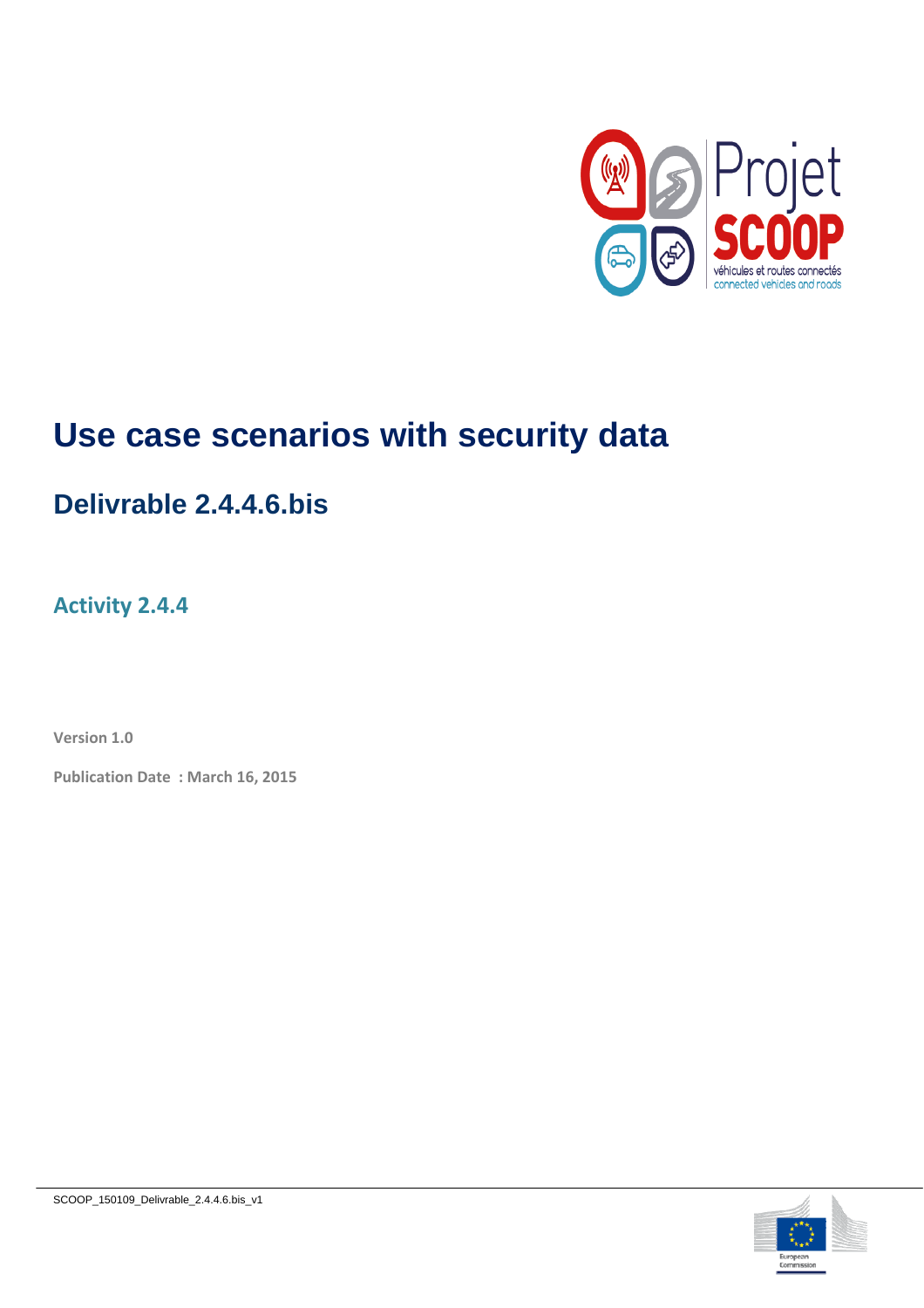

#### Information on the document

- Transmitter (Organization) : Télécom ParisTech
- Editor: Houda LABIOD, Ahmed SERHROUCHNI, Pascal URIEN, Ali ATOUI
- Statuts (in progress, finalized, approuved) : finalized

#### Publication history

| Date           | <b>Version</b> | <b>Redactors</b>         | Principal<br>modifications | <b>Dissemination</b> |
|----------------|----------------|--------------------------|----------------------------|----------------------|
| March 16, 2015 | 1.0            | Houda LABIOD             |                            |                      |
|                |                | <b>Ahmed SERHROUCHNI</b> |                            |                      |
|                |                | Pascal URIEN             |                            | SCOOP@F              |
|                |                | Ali ATOUI                |                            |                      |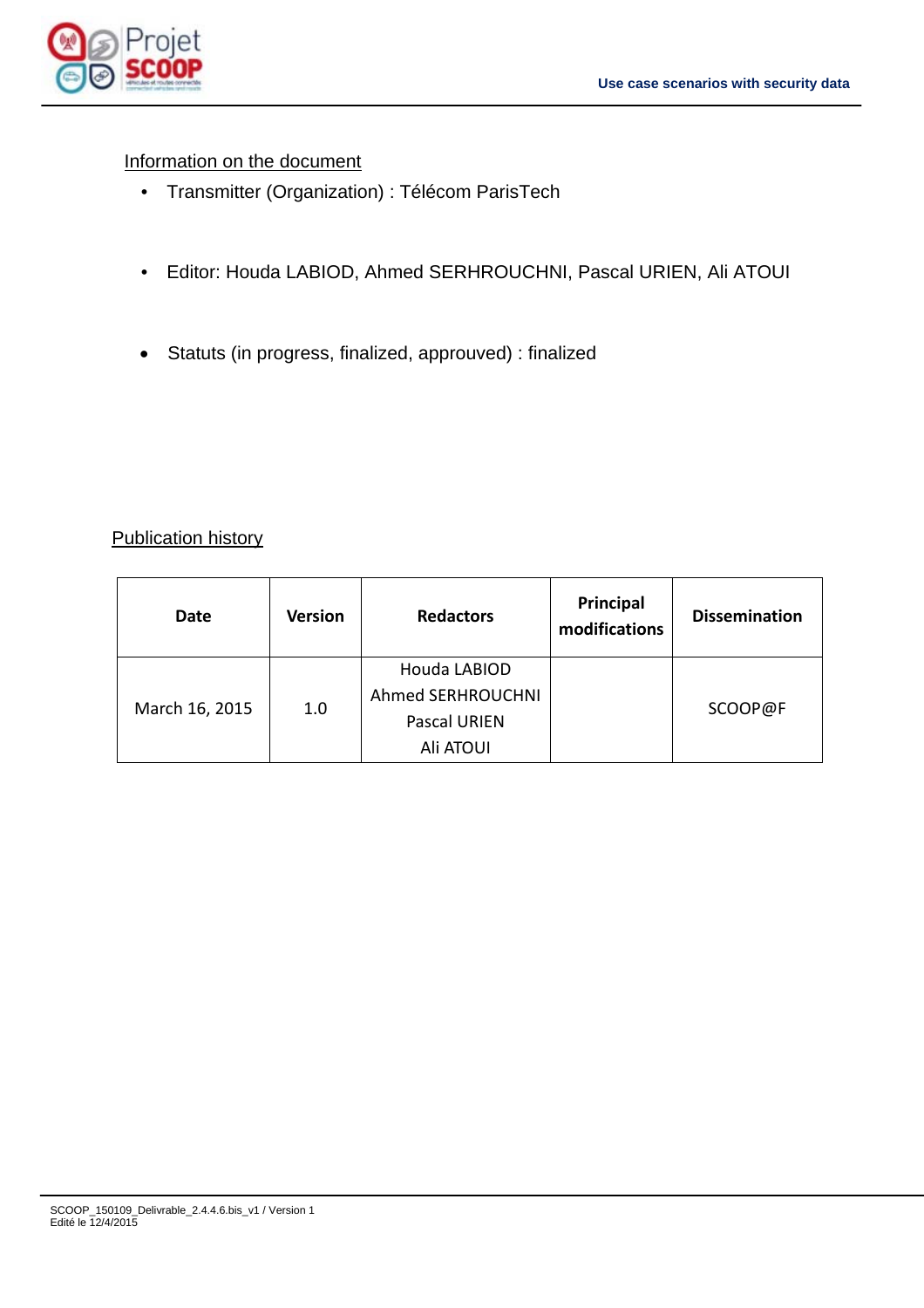## **Table of Contents**

| 3- Use case A3 & D2: Uploading event data declared by the driver & Animal on the road |
|---------------------------------------------------------------------------------------|
|                                                                                       |

# **Table of figures**

### **Table of tables**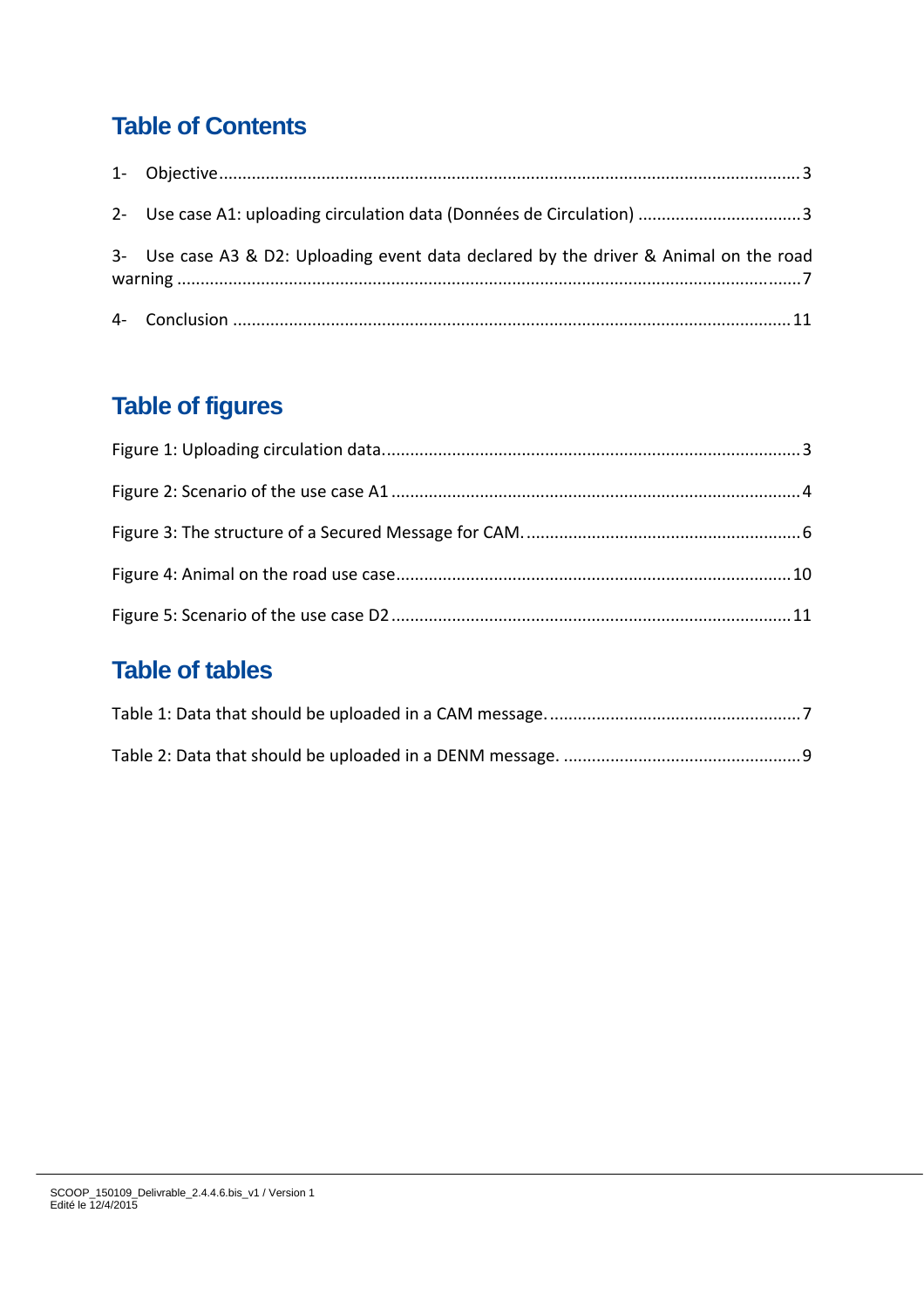

# **Abbreviations**

| <b>CAM</b>  | <b>Cooperative Awareness Message</b>             |
|-------------|--------------------------------------------------|
| <b>CIGT</b> | Centre d'Ingénierie et de Gestion de Trafic      |
| <b>DENM</b> | Decentralized Environmental Notification Message |
| <b>ITS</b>  | Intelligent Transport System                     |
| OD          | <b>Operator Devices</b>                          |
| PC          | Pseudonym Certificate                            |
| <b>RSU</b>  | Roadside unit                                    |
| SAGT        | System d'Aide a la Gestion du Trafic             |
| TG          | <b>Terminal du Gestionnaire</b>                  |
| <b>TMEC</b> | <b>Traffic Management and Engineering Center</b> |
| <b>TMSS</b> | <b>Traffic Management Support Systems</b>        |
| V2I         | Vehicle to Infrastructure Communication          |
| V2V         | Vehicle to Vehicle Communication                 |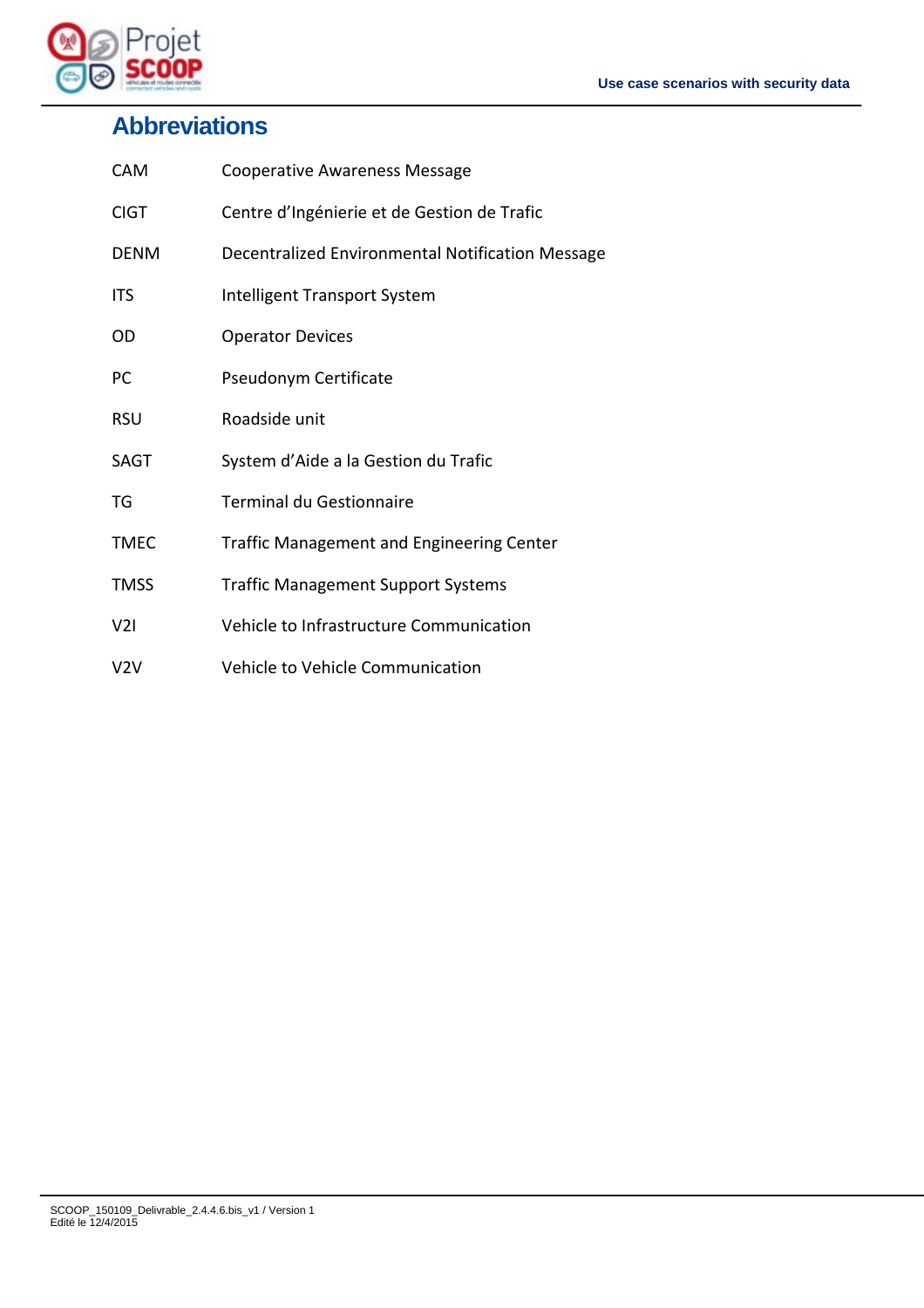

### 1‐ Objective

The main goal of this document is to describe the way that a use case is executed. Since we have two types of messages (CAM and DENM) and different communication modes (V2V, V2I and I2V), we are going to present two different use cases in order to cover the whole process.

#### 2‐ Use case A1: uploading circulation data (Données de Circulation)

This use case consists on automatically collecting and uploading circulation data such as the position, heading, speed, etc. The message uploaded is a CAM message that contains all necessary data. The source of the message is the ITSS‐V and the destination is the TMEC (Traffic Management and Engineering Center (CIGT)), including the platform (ITSS‐C) and the TMSS (Traffic Management Support System (SAGT)). The figure below shows the scenario of the use case.



*Figure 1: Uploading circulation data.*

The ITSS‐V generates and broadcast a CAM message. The message is received by the ITSS‐R, translated to DATEX II format and forwarded to the TMEC. Figure 2 shows more details about this use case.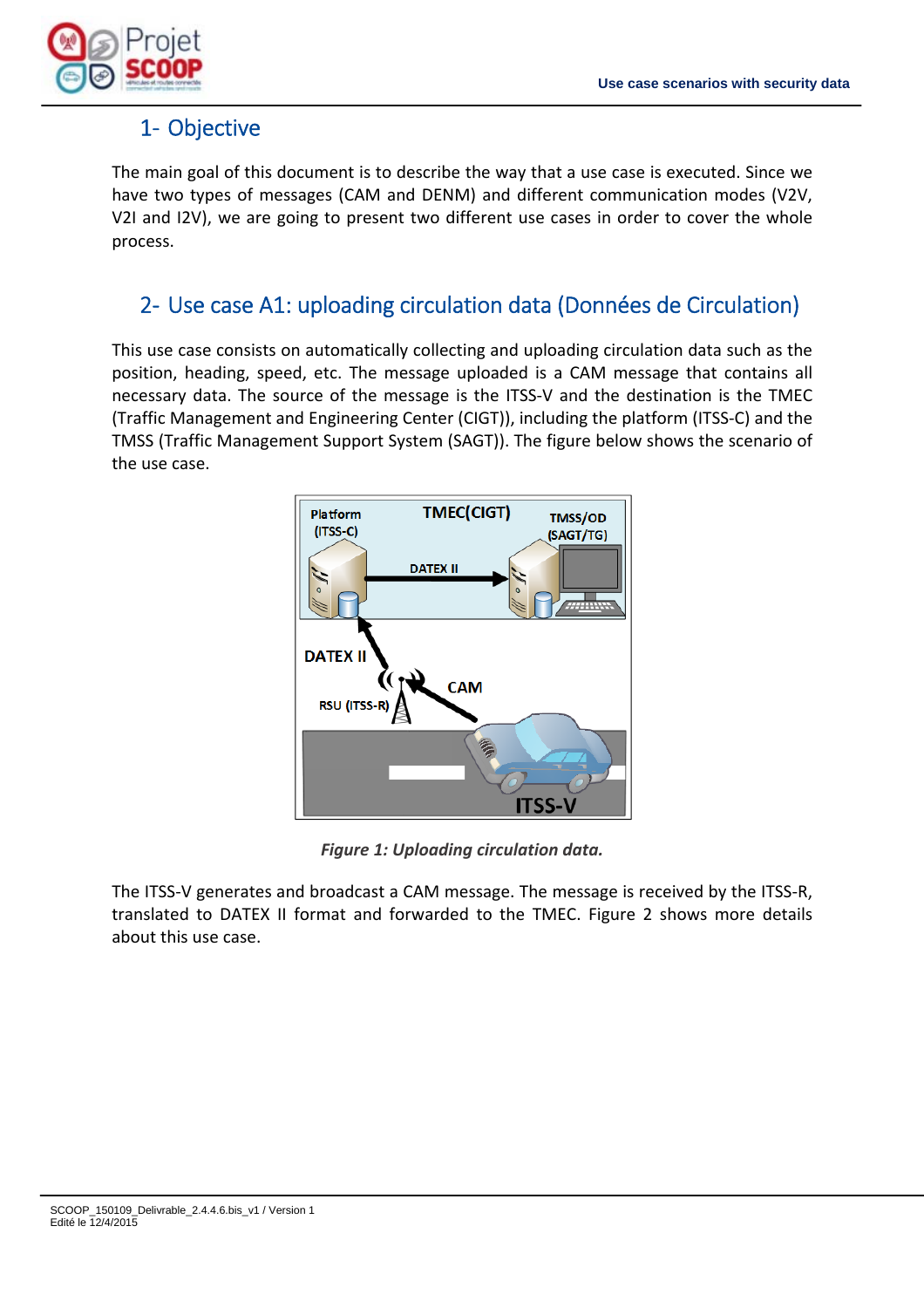



*Figure 2: Scenario of the use case A1.*

To send the signed CAM, ITSS‐V uses a valid pseudonym certificate. The scenario of the use case A1 is described as follows:

#### **ITSS‐V**

- 1‐ Generates the CAM message, which contains information about the station and the traffic,
- 2‐ Builds the secured message (see figure 3),
- 3- Signs the secured message using the private key  $SK_{PC1}^V$  associated with the pseudonym certificate PC1, and
- 4‐ Broadcasts the secured message.

#### **ITSS‐R**

- 1‐ Receives the secured message
- 2‐ Checks the header field, and particularly the signer info,
	- a. Case 1: the signer\_info is a **certificate\_digest\_with\_sha256** of the PC1 belonging to the ITSS‐V. The ITSS‐R has already received the entire certificate PC1. The ITSS‐R verifies the digest, it calculates the hash of the certificate PC1 using sha256, compares the result with the value contained in the secured message, if the hashes are similar, the ITSS‐R can trust the sender and processes the secured message.
	- b. Case 2: the signer info is a **certificate digest with sha256** of the PC1 belonging to the ITSS‐V. The ITSS‐R does not have the corresponding entire certificate (PC1).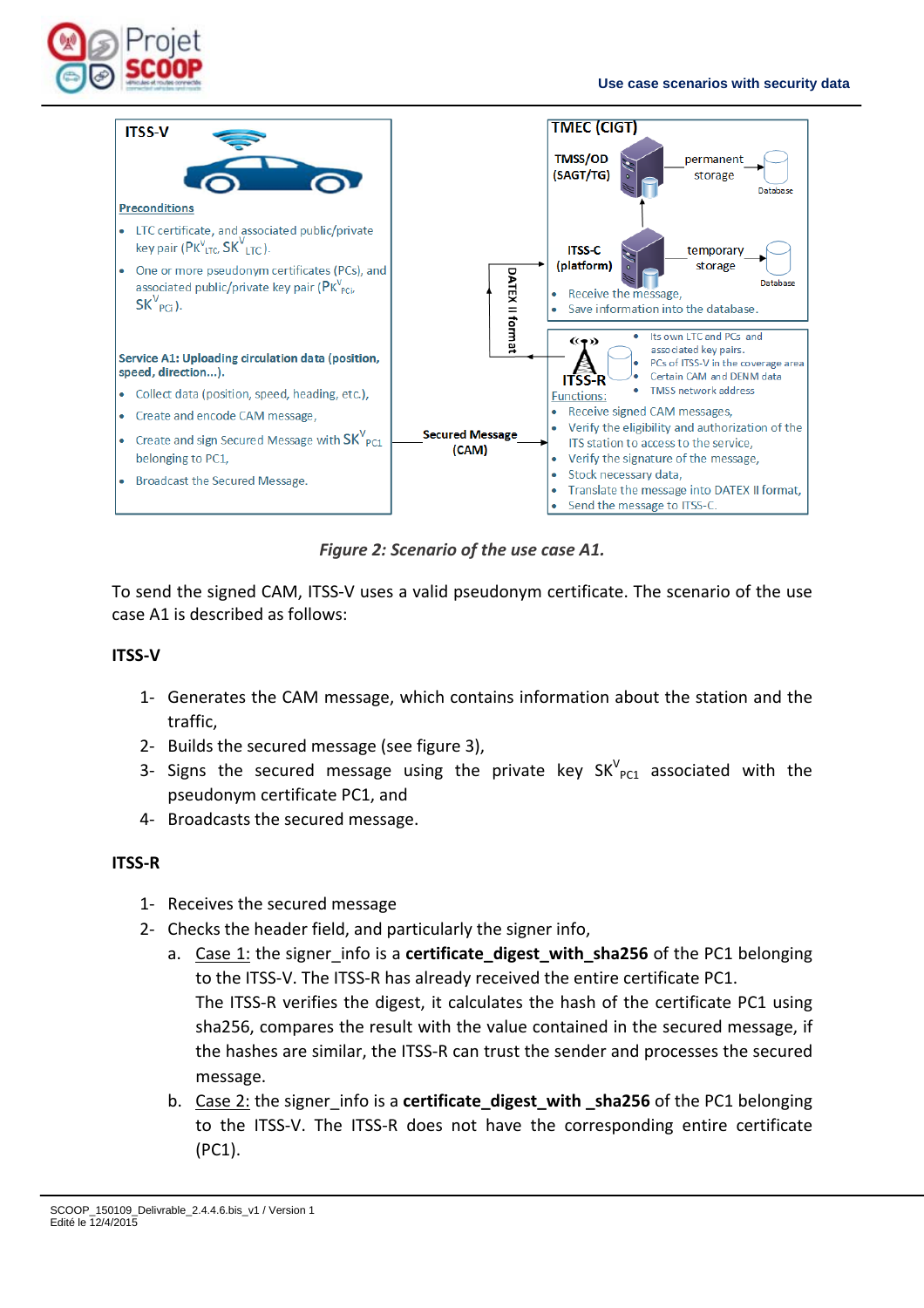

In such case, the ITSS‐R sends a CAM message with header field of type request unrecognized certificate, requesting the ITSS-V its entire PC1.

- c. Case 3: The signer info is a certificate or certificate chain. The ITSS-R verifies the certificate's validity and legitimacy, and saves it in its database. Verifying the certificate consists of verifying the validity date and the signer info of the certificate. The signer infor should be the certificate or the certificate digest of the CA that issued the ITSS‐V's certificate.
- 3- The ITSS-R verifies the authorization of the ITSS-V to send CAMs messages, by verifying the its‐aid included in the Secured Message and whether it matches with the SSP list included in the certificate.
	- a. Case 1: The its aid that exists in the Secured Message do not match with the SSP list existing ITSS-V's certificate. The ITSS-V is not allowed to access this type of service (sending CAM), and the message is rejected.
	- b. Case 2: The its aid matches with the SSP list and the message is accepted.
- 4‐ Once the eligibility and authorization of the ITSS‐V are verified, the ITSS‐R verifies the signature of the messageIt deciphers the signature value with the public key associated with the PC1, obtains the hash result, calculates the hash of the message, and finally compares the two hashes.
	- a. Case 1: The two hashes are not similar. The signature is not valid, the message is rejected.
	- b. Case 2: The two hashes are similar. The signature is valid and the message is accepted.
- 5- If the signature is valid, the ITSS-R puts the CAM's payload into DATEX II message format.
- 6‐ The ITSS‐R sends the new message to the TMEC (ITSS‐C and TMSS) through a secure Ethernet communication.

#### **ITSS‐C**

1‐ Receives the DATEX II message and stores permanently some specific information.

#### **TMSS/OD (SAGT/TG)**

- 1‐ Receives the DATEX II message,
- 2‐ Stores some specific data,
- 3‐ Analyzes information and takes decisions.

The figure 3 shows the structure of the secured message for CAM [2].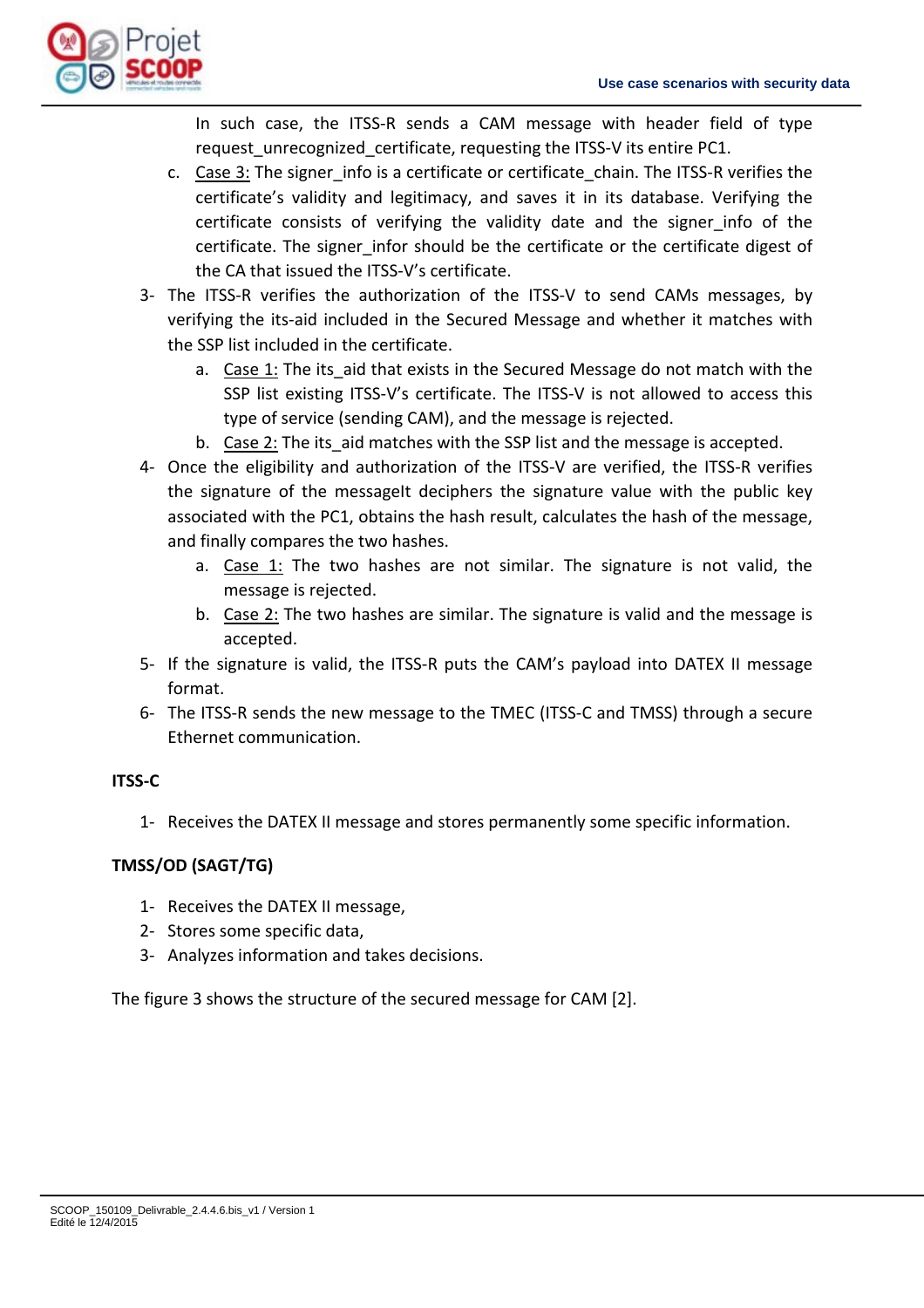

| Secured Message structure for CAM                    |                                          |                                                  |                                    |                                      |                                       |                                                   |                       |                                           |           |
|------------------------------------------------------|------------------------------------------|--------------------------------------------------|------------------------------------|--------------------------------------|---------------------------------------|---------------------------------------------------|-----------------------|-------------------------------------------|-----------|
| Header<br><b>Trailer Field</b><br>Version<br>Payload |                                          |                                                  |                                    |                                      |                                       |                                                   |                       |                                           |           |
|                                                      | Field                                    |                                                  |                                    |                                      |                                       |                                                   |                       |                                           |           |
|                                                      | Fields covered by the signature          |                                                  |                                    |                                      |                                       | Fields not covered by<br>the signature            |                       |                                           |           |
|                                                      | <b>Header</b>                            | Payload<br>Payload                               |                                    | <b>Trailer</b>                       | <b>Trailer</b>                        | <b>Public key</b>                                 | <b>EcdsaSignature</b> |                                           |           |
| Version                                              | Field                                    | <b>Type</b>                                      |                                    | Data                                 | Field<br>length                       | Field<br><b>Type</b>                              | algorithm             | <b>EccPoint</b>                           | Signature |
|                                                      |                                          |                                                  |                                    |                                      |                                       |                                                   |                       |                                           |           |
| <b>ITS PDU</b><br>header                             |                                          | <b>HF Container</b><br><b>Basic</b><br>Container |                                    | <b>LF Container</b><br>(Conditional) |                                       | <b>Special Vehicle Container</b><br>(conditional) |                       |                                           |           |
|                                                      | <b>Vehicle HF</b><br><b>Container or</b> |                                                  | <b>Vehicle LF</b><br>Container, or |                                      |                                       | <b>Public Transport Container</b>                 |                       |                                           |           |
|                                                      |                                          |                                                  | Other<br>containers                |                                      | Other containers<br>(not yet defined) |                                                   |                       | <b>Special Transport</b><br>Container, or |           |
|                                                      |                                          |                                                  |                                    |                                      |                                       |                                                   |                       |                                           |           |
| <b>CAM</b><br>Header                                 | ►4<br><b>CAM Body</b>                    |                                                  |                                    |                                      |                                       |                                                   |                       |                                           |           |

*Figure 3: The structure of a Secured Message for CAM.*

In the following we present a general description of the secured message's contents:

- 1‐ The version filed contains the protocol version of the secured message, the current protocol version is 2.
- 2‐ The Header field contains the:
	- a. Signer info which is a certificate or a certificate digest that identifies the signer (issuer) of the message. The signer info type can be :
		- i. Certificate digest with sha256: An 8 octet digest of the certificate belonging to ITSS‐V.
		- ii. Certificate: The certificate of the ITSS‐V (in this case it is the PC1).
		- iii. Certificate chain: The complete certificate chain up to the Root CA or a subordinate CA.
	- b. Generation time of the message.
	- c. Its aid which indicates the type of the service (sending CAM, sending DENM).
	- d. Request unrecognized certificate: it shall be included if an ITS-S received CAMs from other ITS‐Ss, which the ITS‐S has never encountered before and which included only a signer\_info field of type certificate digest with sha256 instead of a signer info of type certificate. In this case the signature of the received CAMs cannot be verified because the verification key is missing.
- 3‐ Payload which contains the CAM payload.
- 4‐ Trailer field, it contains the public key algorithm used to sign the message and the signature itself.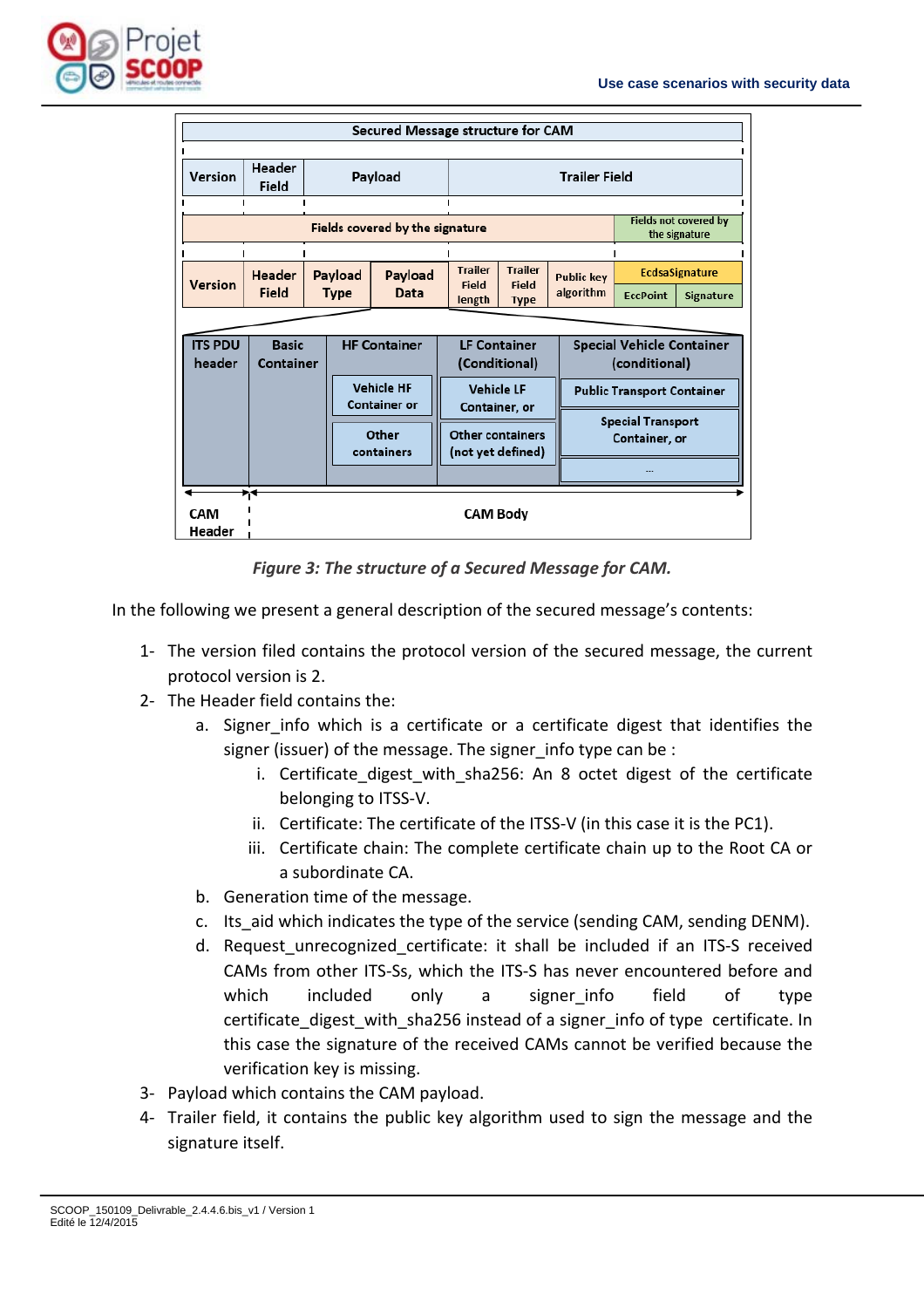

| Data that should be<br>uploaded in CAMs               | <b>Description</b>                                                                                                                                                                                                                                                               |  |  |
|-------------------------------------------------------|----------------------------------------------------------------------------------------------------------------------------------------------------------------------------------------------------------------------------------------------------------------------------------|--|--|
| <b>Station Type</b>                                   | 0= unknown, 4=motorcycle, 5=passenger Car, 6=bus, 15= roadside Unit                                                                                                                                                                                                              |  |  |
| <b>Reference Position</b>                             | The geographical position of a location or of an ITS station: latitude,<br>longitude, position Confidence Ellipse, altitude.                                                                                                                                                     |  |  |
| Heading                                               | Heading direction with regards to the WGS84 north and the accuracy of<br>the heading value.                                                                                                                                                                                      |  |  |
| Speed                                                 | It describes the speed and corresponding accuracy of the speed<br>information for a moving object (e.g. vehicle).                                                                                                                                                                |  |  |
| <b>Drive Direction</b>                                | It denotes whether a vehicle is driving forward or backward.                                                                                                                                                                                                                     |  |  |
| Vehicle Length                                        | Estimated length of vehicle and whether the estimated length is<br>confident.                                                                                                                                                                                                    |  |  |
| Vehicle Width                                         | Estimated width of vehicle, including side mirrors.                                                                                                                                                                                                                              |  |  |
| Longitudinal                                          | It indicates the vehicle acceleration at longitudinal direction and the                                                                                                                                                                                                          |  |  |
| Acceleration                                          | accuracy of the longitudinal acceleration.                                                                                                                                                                                                                                       |  |  |
| Curvature                                             | It describes the curvature of the vehicle trajectory and the accuracy of<br>the provided curvature. The curvature detected by a vehicle represents<br>the curvature of actual vehicle trajectory.                                                                                |  |  |
| <b>Curvature Calculation</b>                          | It describes whether the yaw rate is used by vehicle to calculate the                                                                                                                                                                                                            |  |  |
| Mode                                                  | curvature as provided by the Curvature data type.                                                                                                                                                                                                                                |  |  |
| Yaw Rate                                              | Yaw rate of vehicle at a point in time.                                                                                                                                                                                                                                          |  |  |
| Vehicle Role                                          | 0=default, 1= public Transport, 2=special Transport, 3= dangerous<br>Goods, 4= road Work, 5=rescue, 6=emergency, 7=safety Car                                                                                                                                                    |  |  |
| <b>Exterior Lights</b>                                | 0=Exterior Lights low Beam Head lights On, 1=high Beam Head lights On,<br>2=left Turn Signal On, 7=parking Lights On                                                                                                                                                             |  |  |
| Path History                                          | DF that defines a path with a set of path points. It may contain up to 23<br>Path Points. It may be used to describe the historical path of a vehicle or<br>any path.                                                                                                            |  |  |
| <b>Special Transport</b><br>Type                      | 0=Heavy Load,1=Excess Width, 2=Excess Length, 3=Excess Height                                                                                                                                                                                                                    |  |  |
| Dangerous Goods                                       | 0=Dangerous Goods Basic explosives1, 6=flammable Gases,                                                                                                                                                                                                                          |  |  |
| <b>Basic</b>                                          | 8=toxic Gases                                                                                                                                                                                                                                                                    |  |  |
| Protected<br><b>Communication Zones</b><br><b>RSU</b> | Information about position of a CEN DSRC Tolling Station operating in<br>the 5.8 GHz frequency band. If this information is provided by RSUs a<br>receiving vehicle ITS-S is prepared to adopt mitigation techniques when<br>being in the vicinity of CEN DSRC tolling stations. |  |  |
| <b>Generation Delta Time</b>                          | Time of the CAM generation                                                                                                                                                                                                                                                       |  |  |

The data that should be uploaded in any CAM message is presented in the table 1.

*Table 1: Data that should be uploaded in a CAM message [1].*

### 3‐ Use case A3 & D2: Uploading event data declared by the driver & Animal on the road warning

In this example, we describe how an information uploaded can be used to provide another service. The use case A3 consists on manually declaring events on the road. The driver can use an HMI for declaring the presence of an animal on the road. At the moment where the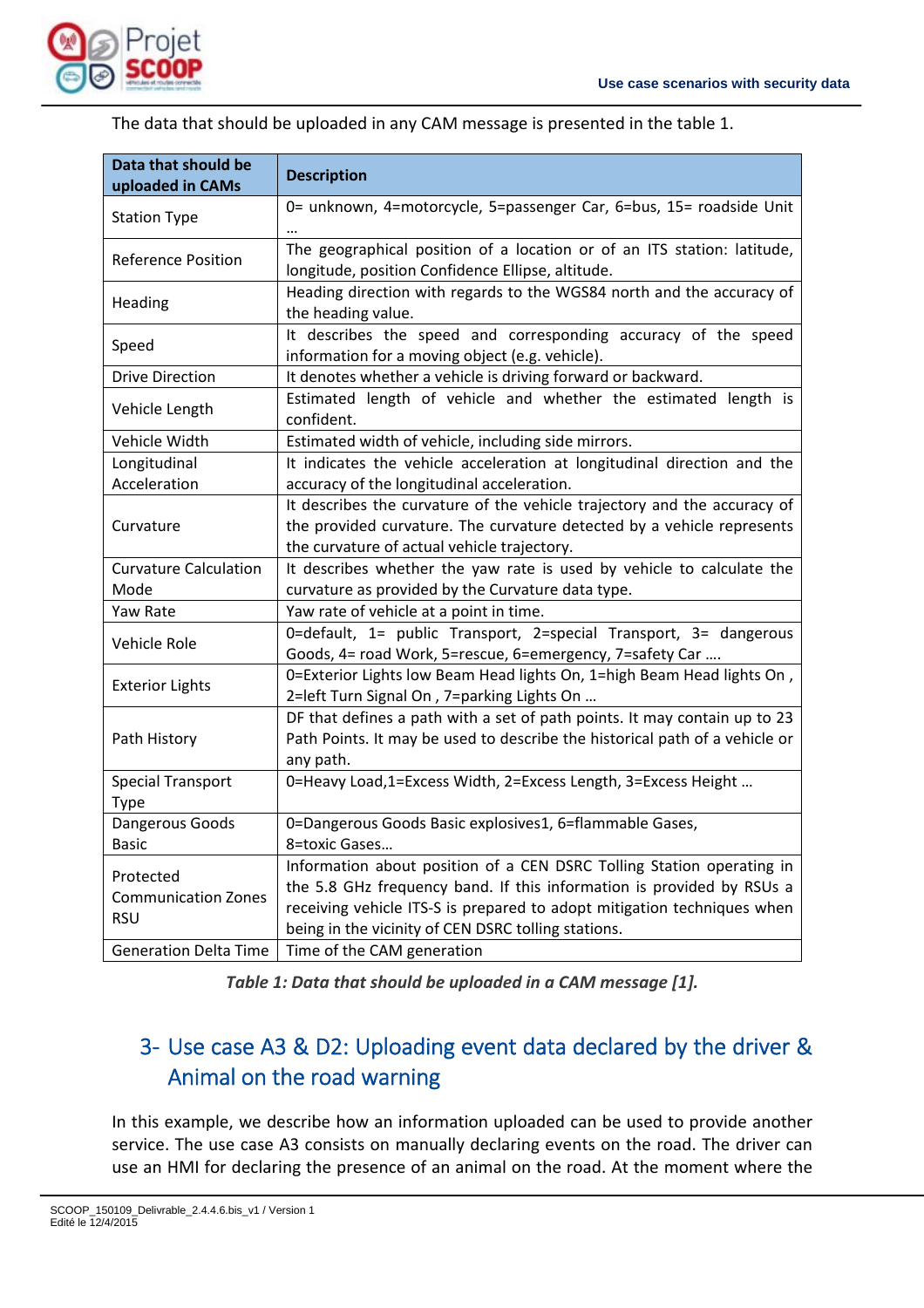

driver touches the HMI, the geographical position is retrieved and a request is sent to the appropriate application. The application generates a DENM message and the ITSS-V broadcast it. The process of capturing the message by the ITSS‐R, translating it to DATEX II format and sending it to the TMEC (CIGT) is similar to the process described for use case A1 (see section 2). The message content is different, since it is a DENM message. Other vehicles in the same area, also can receive the DENM message and be notified. The table below shows the content of a DENM message.

| Name of the<br>container | Data element<br>(DE)  | <b>Description</b>                                                                                                         |
|--------------------------|-----------------------|----------------------------------------------------------------------------------------------------------------------------|
| Management               | <b>Action ID</b>      | Identifier generated by the DEN basic service for new DENM.                                                                |
| Container                | Detection<br>Time     | Time at which the event is detected by the originating ITS-S.                                                              |
|                          | Reference             | This DE refers to the time at which a new DENM, an update                                                                  |
|                          | Time                  | DENM or a cancellation DENM is generated.                                                                                  |
|                          | Termination           | This DE indicates if the type of generated DENM is a<br>cancellation DENM or a negation DENM.                              |
|                          | <b>Event Position</b> | Geographical position of the detected event.                                                                               |
|                          | Relevance<br>Distance | The distance in which event information is relevant for the<br>receiving ITS-S, starting from the event position.          |
|                          | Relevance             | The traffic direction along which the event information is                                                                 |
|                          | <b>Traffic</b>        | relevant for the receiving ITS-S.                                                                                          |
|                          | Direction             |                                                                                                                            |
|                          | Validity<br>Duration  | Validity duration of a DENM set by the originating ITS-S.                                                                  |
|                          | Transmission          | Time interval for DENM transmission as defined by the                                                                      |
|                          | Interval              | originating ITS-S.                                                                                                         |
|                          | <b>Station Type</b>   | This DE provides the station type information of the originating<br>ITS-S.                                                 |
| Situation                | Information           | Quality level of the information provided by the ITS-S                                                                     |
| Container                | Quality               | application of the originating ITS-S. It indicates the probability                                                         |
|                          |                       | of the detected event being truly existent at the event<br>position.                                                       |
|                          | Event Type            | Description for the event type, including direct cause and sub<br>cause.                                                   |
|                          | <b>Linked Cause</b>   | Description for a linked event of the provided eventType,                                                                  |
|                          |                       | including direct cause and sub cause of the linked event.                                                                  |
|                          | <b>Event History</b>  | The DF consists of a list of event points which represents the                                                             |
|                          |                       | dimension of a plain event in a predefined order. In case that                                                             |
|                          |                       | the plain event is detected by a vehicle ITS-S, the DF consists of                                                         |
|                          |                       | a list of event detection points along the path that the                                                                   |
|                          |                       | detecting ITS-S has travelled over some past time and/or<br>distance. Each event point corresponds to a point at which the |
|                          |                       | same event was detected along the path.                                                                                    |
| Location                 | <b>Event Speed</b>    | Moving speed of a detected event and the confidence of the                                                                 |
| Container                |                       | moving speed information.                                                                                                  |
|                          | <b>Event Position</b> | The heading direction of the event and the confidence of the                                                               |
|                          | Heading               | heading information, if applicable.                                                                                        |
|                          | <b>Traces</b>         | This DF is the location referencing information of                                                                         |
|                          |                       | eventPosition. It includes a group of traces                                                                               |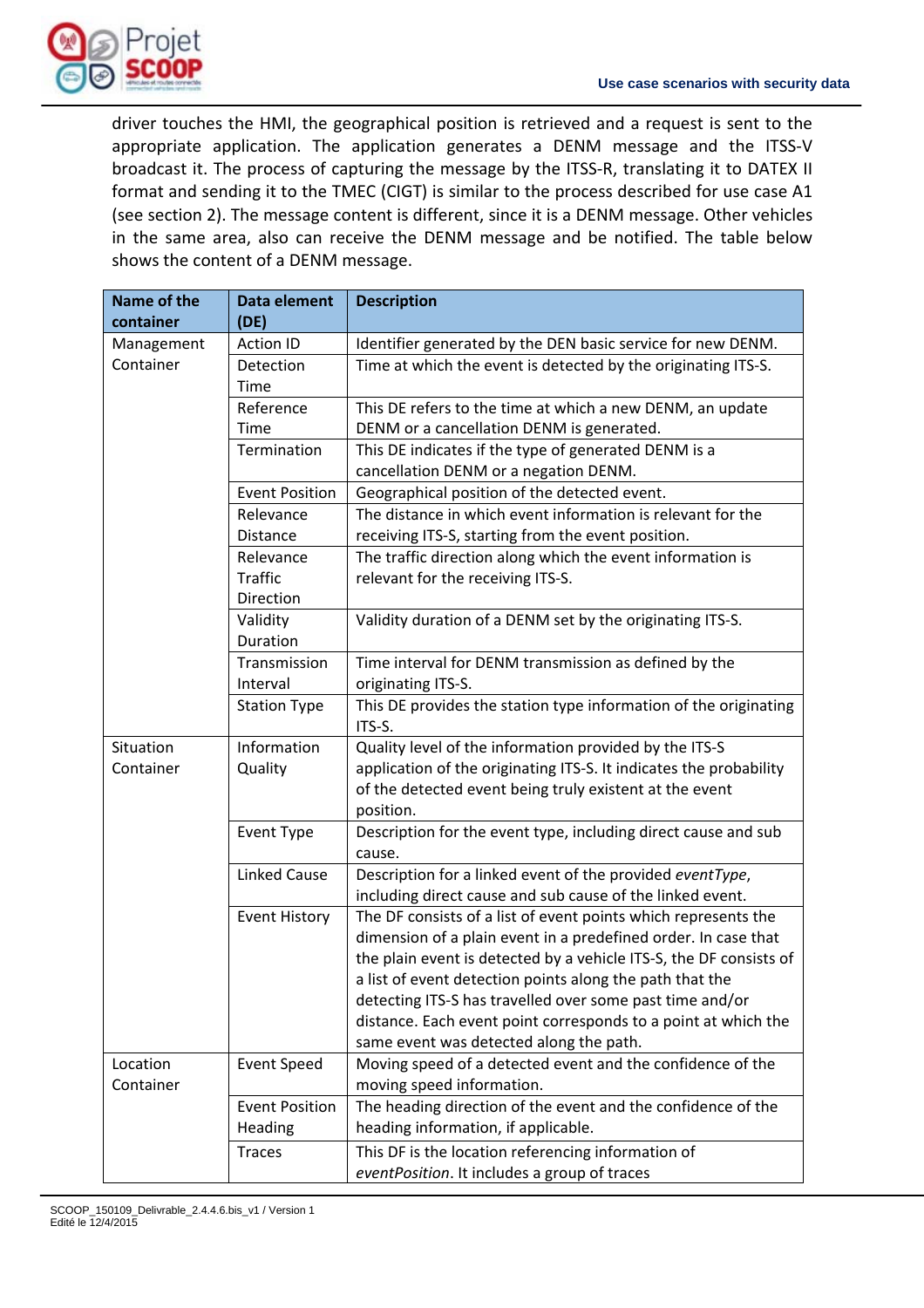

|                  | Road Type     | The road type information at the event position.                      |
|------------------|---------------|-----------------------------------------------------------------------|
| Stationary       | Stationary    | This DE provides the time duration of the stationary vehicle          |
| Vehicle          | Since         | being stationary.                                                     |
| Container        | Stationary    | This DE provides additional information to describe causes of         |
|                  | Cause         | the stationary vehicle event such as human problem.                   |
|                  | Carrying      | DF included in the stationaryVehicle DF in the alacarte               |
|                  | Dangerous     | container if a vehicle carrying dangerous goods is involved in a      |
|                  | Goods         | stationary vehicle event. It provides information on the type of      |
|                  |               | dangerous goods, the required emergency action and other              |
|                  |               | information.                                                          |
|                  | Energy        | This DE provides the vehicle energy storage type information          |
|                  | Storage Type  | of the stationary vehicle as specified.                               |
| Alacarte         | Lane Position | The lane position of the event position in the road counted           |
| Container        |               | from the outside boarder of the road.                                 |
|                  | External      | Information included in the <i>alacarte</i> container for the adverse |
|                  | Temperature   | weather condition use case.                                           |
|                  | Positioning   | It indicates the positioning technology being used to estimate        |
|                  | Solution      | a geographical position.                                              |
| Stationary       |               | It provides information of the stationary vehicle.                    |
| Vehicle          |               |                                                                       |
| Default Validity |               | 600 <sub>ms</sub>                                                     |
| Termination      |               | ENUMERATED {isCancellation (0), isNegation (1)}.                      |

*Table 2: Data that should be uploaded in a DENM message [1].*

The TMEC (CIGT) receives several messages from different sources, declaring that an animal is on the road. After consolidation of the information, it generates a warning message and sends it to the ITSS-R to be broadcasted (or geo-broadcasted) to all vehicles in the target area. The target area should be 400 m before the event area, the frequency of the broadcasting is 1s to 4s during 180s to 300s depending whether the target area is an urban or rural area [1].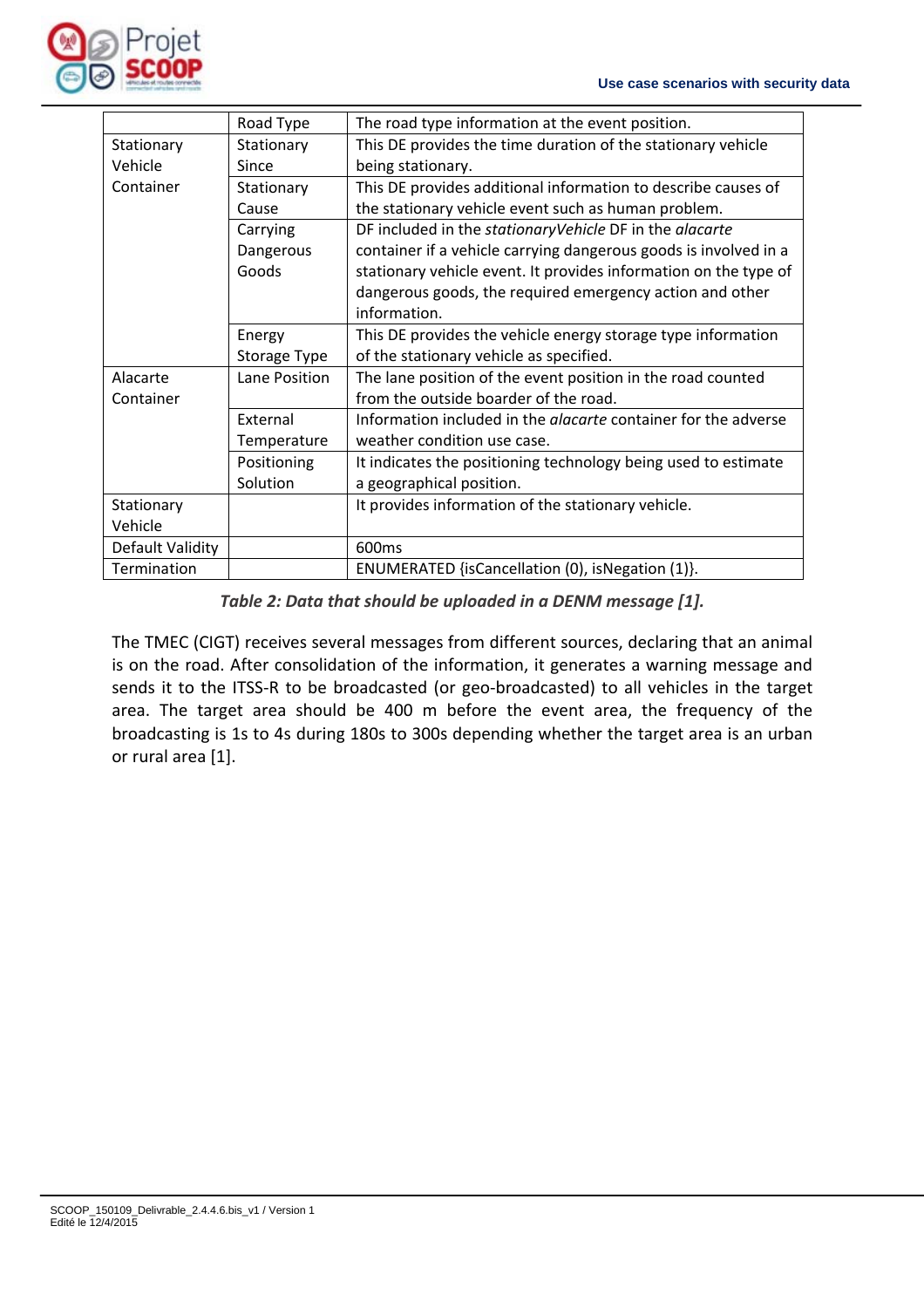



*Figure 4: Animal on the road use case.*

For the V2I and V2V communication, the DENM message broadcasted by the vehicles should be signed as explained in the use case A1, otherwise the message will be rejected by the receiving entities (ITSS‐R and ITSS‐V).

Whereas, for the I2V communication, the warning message generated by the TMSS (SAGT) should be signed by the ITSS‐R before broadcasting it.

In the figure 5 the TMSS/OD (SAGT/TG) builds a warning message about an animal on the road, and sends it to the ITSS‐R in a DATEX II format. The ITSS‐R translates the message to DENM, builds and signs a secured message for DENM and finally broadcasts it to all ITSS‐V in the coverage area.

All vehicles in the target area, receives the message and verify the signature. If the signature is valid, it means that it comes from an eligible source, the warning message will be transmitted to the driver through the HMI.